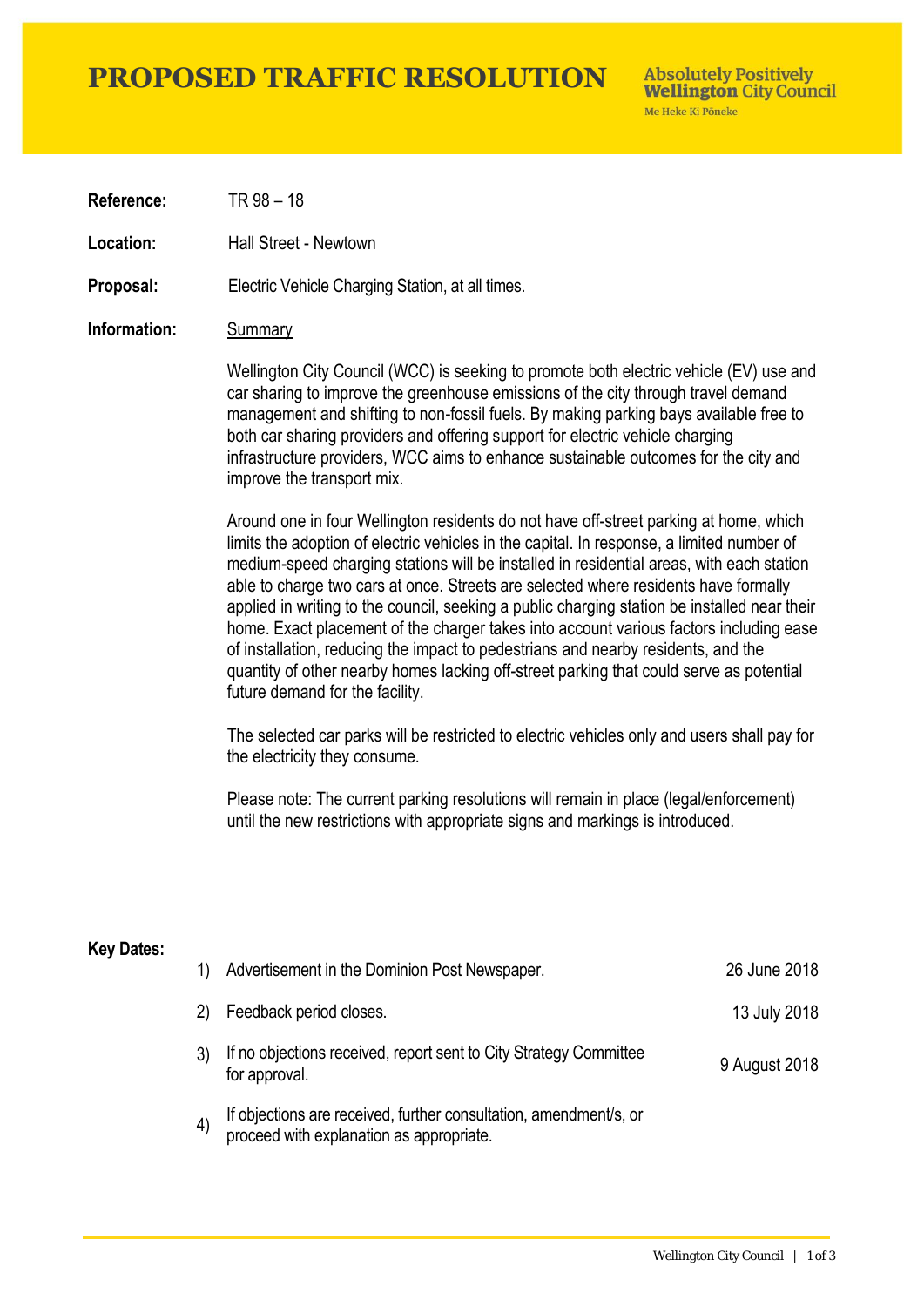# **PROPOSED TRAFFIC RESOLUTION**

## **Legal Description:**

*Add to Schedule B (Class Restricted) of the Traffic Restrictions Schedule* 

| <b>Column One</b>  | <b>Column Two</b>                                                                | <b>Column Three</b>                                                                                                                                                                                                                                            |
|--------------------|----------------------------------------------------------------------------------|----------------------------------------------------------------------------------------------------------------------------------------------------------------------------------------------------------------------------------------------------------------|
| <b>Hall Street</b> | Parking place in the form<br>of electric vehicles only<br>parking, at all times. | North side, commencing 47.3 metres<br>east of its intersection with Adelaide<br>Road (Grid coordinates<br>$X = 1,748,739.890$ m<br>$Y = 5,425,245.030 \text{ m}$ and extending<br>in an easterly direction following the<br>northern kerbline for 11.2 metres. |

**Date:** 20/06/18

**Prepared By:** Charles Kingsford **(Principal Traffic Engineer, T/L) Approved By:** Steve Spence **(Chief Advisor, Transport & Infrastructure)**

## **WCC Contact:**

#### Sigurd Magnusson **Sustainability Advisor**

Wellington City Council 101 Wakefield Street / PO Box 2199, Wellington Phone: +64 4 803 8697 Email: electricvehicles@wcc.govt.nz